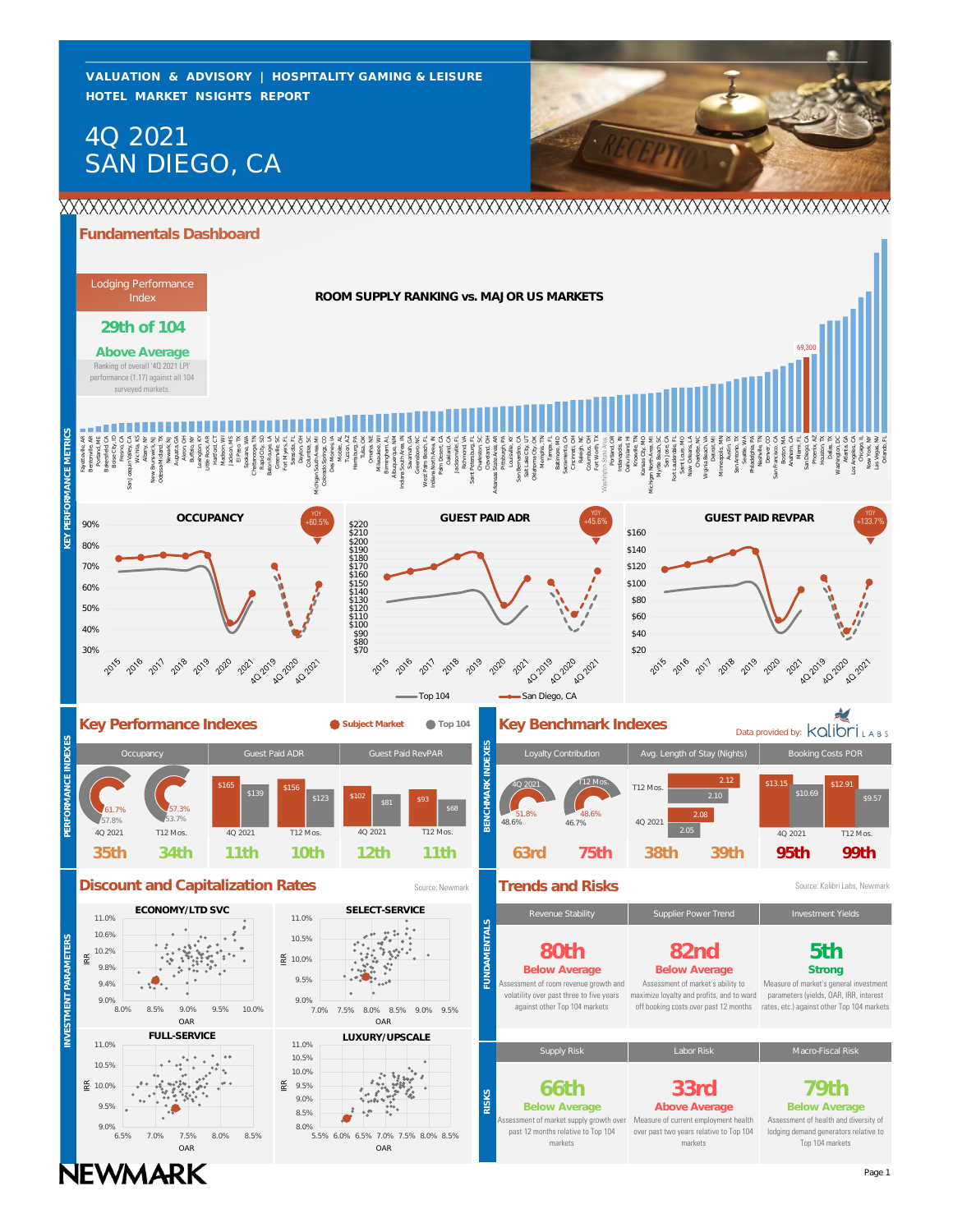# **Location Quick Facts** Newmark Hotel Market Nsights Report - 4Q 2021 San Diego, CA



# **Key Performance Metrics**

| YEAR                    |         | <b>Guest Paid</b> |               | <b>COPE</b> |               | <b>Booking Cost</b> | <b>ADR COPE</b> | Loyalty | Avg. Length of       | Supply          | Performance |
|-------------------------|---------|-------------------|---------------|-------------|---------------|---------------------|-----------------|---------|----------------------|-----------------|-------------|
| <b>ENDING</b>           | 0cc %   | <b>ADR</b>        | <b>RevPAR</b> | <b>ADR</b>  | <b>RevPAR</b> | <b>POR</b>          | $\%$            | $\%$    | <b>Stay (Nights)</b> | (Available Rms) | Index (LPI) |
| 2015                    | 74.1%   | \$158.09          | \$117.08      | \$144.44    | \$106.97      | \$13.65             | 91.4%           | 40.6%   | 2.20                 | 63,200          | 1.56        |
| 2016                    | 74.6%   | \$164.97          | \$123.04      | \$150.49    | \$112.24      | \$14.48             | 91.2%           | 41.5%   | 2.17                 | 63,200          | 1.36        |
| 2017                    | 75.8%   | \$170.42          | \$129.12      | \$154.98    | \$117.42      | \$15.44             | 90.9%           | 44.6%   | 2.15                 | 64,100          | 1.45        |
| 2018                    | 75.2%   | \$182.45          | \$137.29      | \$166.72    | \$125.46      | \$15.73             | 91.4%           | 47.0%   | 2.15                 | 64,800          | 1.54        |
| 2019                    | 75.6%   | \$183.76          | \$138.85      | \$168.21    | \$127.10      | \$15.54             | 91.5%           | 50.4%   | 2.07                 | 68,100          | 1.28        |
| 2020                    | 43.2%   | \$124.13          | \$56.39       | \$114.62    | \$49.47       | \$9.51              | 92.3%           | 44.6%   | 2.23                 | 67,800          | 1.22        |
| 2021                    | 57.3%   | \$156.29          | \$92.87       | \$143.37    | \$82.19       | \$12.91             | 91.7%           | 48.6%   | 2.12                 | 68,800          | 1.17        |
| CAGR: 2015 thru<br>2021 | $-4.2%$ | $-0.2%$           | $-3.8%$       | $-0.1%$     | $-4.3%$       | $-0.9%$             | 0.1%            | 3.1%    | $-0.6%$              | 1.4%            | $-4.7%$     |
| 40 2019                 | 70.5%   | \$151.87          | \$107.00      | \$139.19    | \$98.07       | \$12.67             | 91.7%           | 54.4%   | 1.96                 | 68,100          | 1.28        |
| 40 20 20                | 38.4%   | \$113.42          | \$43.59       | \$104.87    | \$40.30       | \$8.55              | 92.5%           | 43.4%   | 2.25                 | 69,000          | 1.22        |
| 40 2021                 | 61.7%   | \$165.15          | \$101.86      | \$152.00    | \$93.75       | \$13.15             | 92.0%           | 51.8%   | 2.08                 | 69,300          | 1.17        |
| % Change                | 60.5%   | 45.6%             | 133.7%        | 45.0%       | 132.6%        | 53.7%               | $-0.5%$         | 19.2%   | $-7.6%$              | 0.4%            | $-4.0%$     |

## **Notable Metrics Notable Trends**

|  | OAR: Luxury/Upscale                                                                                                           | T12-Month Guest Paid ADR                                                                          | Economy Median Income                                                                                                |  | Short-Term Historical Loyalty<br>Contribution Growth                                                                        | General Economy Reverence                                                                                                                  | Overall Health of Hotel Market                                                                                                                |  |
|--|-------------------------------------------------------------------------------------------------------------------------------|---------------------------------------------------------------------------------------------------|----------------------------------------------------------------------------------------------------------------------|--|-----------------------------------------------------------------------------------------------------------------------------|--------------------------------------------------------------------------------------------------------------------------------------------|-----------------------------------------------------------------------------------------------------------------------------------------------|--|
|  | 3rd<br><b>Highly Favorable</b><br>San Diego, CA exhibited favorable OAR<br>metrics in the luxury/upscale segment<br>$(6.1\%)$ | 10th.<br>Above Average<br>The market benefited from strong<br>T12-month Guest Paid ADR (\$156.29) | 7th<br>Strong<br>The market also exhibited strong<br>Economy Median Income (\$71,535)                                |  | 13th<br>Above Average<br>San Diego, CA enjoyed strong short-term<br>historical loyalty contribution growth<br>$(1.9\%)$     | $15$ th<br>Above Average<br>The market enjoyed strong general<br>economic reverence (per-capita<br>unemployment, GDP and other indicators) | 29th<br>Above Average<br>The market also has benefited from<br>strong general hotel market performance<br>(levels and trends of fundamentals) |  |
|  | T12-Month COPE ADR<br>Percentage                                                                                              | Latest-Quarter Booking Costs<br>T12-Month Booking Costs POR<br>POR                                |                                                                                                                      |  | Long-Term Historical Average<br>Length of Stay Growth                                                                       | Short-Term Historical Average<br>Length of Stay Growth                                                                                     | Short-Term Historical Occupancy<br>Growth                                                                                                     |  |
|  | 100th<br>Soft<br>This market has been hampered by weak<br>T12-month COPE ADR percentage<br>$(91.7\%)$                         | 99th<br>Soft<br>The market was burdened by high<br>T12-month booking costs POR (\$12.91)          | 95 <sub>th</sub><br>Soft<br>San Diego, CA also has been burdened by<br>high latest-quarter booking costs<br>(S13.15) |  | 89th<br><b>Below Average</b><br>The market exhibited weak long-term<br>historical average length of stay growth<br>$(-0.8%$ | 87th<br><b>Below Average</b><br>We note this area exhibited weak<br>short-term historical average length of<br>stay growth $(-0.3\%)$      | 87th<br><b>Below Average</b><br>San Diego, CA also has been hindered b<br>weak short-term historical occupancy<br>growth $(-5.6\%)$           |  |
|  | Market Performance Stage                                                                                                      |                                                                                                   |                                                                                                                      |  | San Diego, CA: Expansion Stage                                                                                              |                                                                                                                                            |                                                                                                                                               |  |



| Jurisdictional Information       |                     | Source: US Census Bureau. |
|----------------------------------|---------------------|---------------------------|
| Municipal Name:                  | San Diego           | Dept. of Labor Statistics |
| County:                          | San Diego County    |                           |
| State:                           | California          |                           |
| Geo Coordinates (market center): | 32.71533 -117.15726 |                           |

**Major Hotel Demand Generators**

Marine Corps Base Camp Pendleton | University of California, San Diego | Naval Base San Diego | Naval Base Coronado | Sharp HealthCare | Scripps Health | Qualcomm Inc. | Naval Base Point Loma | Marine Corps Air Station Miramar | Kaiser Permanente | UC San Diego Health | Marine Corps Recruit Depot | Foxconn Baja California | Souplantation & Sweet Tomatoes | San Diego Community College District | YMCA of San Diego County | General Atomics | Rady Children's Hospital, San Diego | San Diego State University | Space and Naval Warfare Command

|                  | Rankings            |
|------------------|---------------------|
| 2.992.702        | 13th of 104 (Large) |
| \$71.535         | 7th of 104 (Strong) |
| 75.9 Persons PSR | 41st of 104 (Averac |
| \$5,428,260 PSR  | 78th of 104 (Below  |
| \$2.3 billion    | 8th of 104 (Strong) |
|                  | Measurement         |

| Above Average<br>n Diego, CA enjoyed strong short-term<br>historical loyalty contribution growth<br>(1.9% | Above Average<br>The market enjoyed strong general<br>economic reverence (per-capita<br>unemployment, GDP and other indicators) | Above Average<br>The market also has benefited from<br>strong general hotel market performance<br>(levels and trends of fundamentals) |
|-----------------------------------------------------------------------------------------------------------|---------------------------------------------------------------------------------------------------------------------------------|---------------------------------------------------------------------------------------------------------------------------------------|
| Long-Term Historical Average<br>Length of Stay Growth                                                     | Short-Term Historical Average<br>Length of Stay Growth                                                                          | Short-Term Historical Occupancy<br>Growth                                                                                             |
| 89th                                                                                                      | 87th                                                                                                                            | 87th                                                                                                                                  |
| <b>Below Average</b>                                                                                      | <b>Below Average</b>                                                                                                            | <b>Below Average</b>                                                                                                                  |
| he market exhibited weak long-term                                                                        | We note this area exhibited weak                                                                                                | San Diego, CA also has been hindered by<br>.                                                                                          |

The San Diego, CA market is currently in the 'Expansion' stage of the performance cycle. In this stage, hotels generally perform adequately and in an economy with resilience and higher confidence the economy will recover from the COVID-19 crisis. Barriers to entry are low, displacement demand is high, and the market typically experiences an expansion of both hotel supply and general economic conditions. Example markets in this stage include Austin, TX; Fort Lauderdale, FL; and Fort Worth, TX. **Expansion**

### **Other Stages:**

In the 'Regeneration' stage, hotels and the underlying economy are generally underperforming. The highest and best uses of hotel assets are challenged whether by COVID-19 impacts, oversupply, weak economic indicators, and/or poor corporate contribution. Hotel investors look for opportunities to either exit or regenerate demand. Example markets in this stage include Cincinnati, OH; Detroit, MI; and New Orleans, LA.

In the 'Ignition' stage, hotels generally perform adequately for operators to enjoy positive returns, with confidence the economy will recover from the COVID-19 crisis. While the general economy lags, strong hotel performance can ignite expansion in certain key sectors. Example markets in this stage include Knoxville, TN; Miami, FL; and Michigan North Area, MI.

In the 'Absorption' stage, hotels are underperforming but in an economy with resilience and confidence the economy will recover from the COVID-19 crisis, presenting upside for CRE. Barriers to entry are high and the market typically hosts little or no ew supply, allowing for the existing stock of rooms to be absorbed. Example markets in this stage include Anaheim, CA; Atlanta, GA; and Boston, MA.